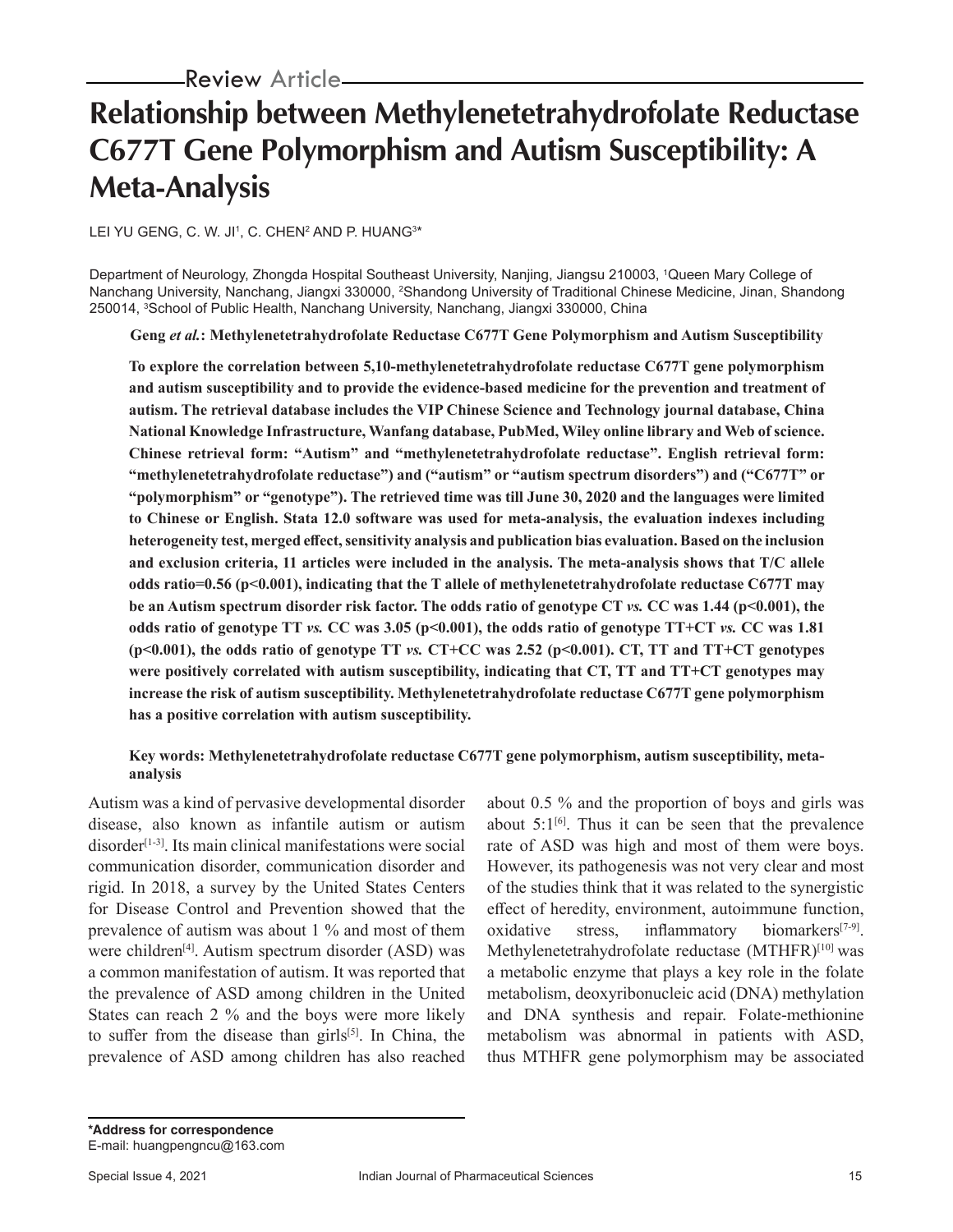with ASD. Some studies have pointed out that the frequency of MTHFR gene mutation in ASD patients is significantly higher than that in healthy patients $[11,12]$ and some studies focus on Chinese children, suggesting that MTHFR gene mutation may be a genetic risk factor for ASD in children<sup>[13]</sup>. Due to the small sample size of single study, inconsistent examination methods and confounding factors, the results of different studies are inconsistent. At present, single study is not enough to clarify the relationship between MTHFR gene polymorphism and ASD genetic susceptibility. However, the foreign meta-analysis of MTHFR gene polymorphism and ASD has not been included in domestic literature due to the analysis of multiple MTHFR gene polymorphisms. Therefore, this study collected relevant literature at home and abroad and conducted a meta-analysis on the relationship between MTHFR (C677T) gene polymorphism and ASD, so as to provide reference for the clinical prevention and treatment of ASD in children.

# **DATA AND METHODS**

# **Inclusion criteria:**

The case-control study on the relationship between the MTHFR C677T gene polymorphism and autism susceptibility published at home and abroad with autism patients as the case group and the people with no autism as the control group; the frequency of genotypes or alleles in the case group and the control group was studied; the repeatedly published literature was included in the study with larger sample size; a standardized gene polymorphism detection technique was used.

# **Exclusion criteria:**

Repetitive literature; systematic review of literature; review of literature, book chapter literature; genotype data were not reported or described clearly.

# **Literature retrieves:**

The retrieval database includes the VIP Chinese Science and Technology journal database (VIP), China National Knowledge Infrastructure (CNKI), Wanfang database (Wanfang Data), PubMed, Wiley online library and Web of science. Chinese retrieval form: "Autism" and "MTHFR". English retrieval form: ("MTHFR" or "methylenetetrahydrofolate reductase") and ("autism" or "ASD") and ("C677T" or "polymorphism" or "genotype"). The retrieved time was till June 30, 2020 and the languages were limited to Chinese or English.

#### **Data extraction:**

The literature screening and data extraction were carried out independently by two researchers and the extraction contents of each study were as follows, the first author, the year of publication, the sample size, the method of genotype detection, the number of cases in the case group and the control group and the frequency of genotypes and alleles in the case group and the control group.

#### **Statistical treatment:**

Stata 12.0 software was used for meta-analysis. Five genotypes (T *vs.* C, CT *vs.* CC, TT *vs.* CC, TT+CT *vs.* CC and TT *vs.* CT+CC) were selected to calculate the merging effect value odds ratio (OR) and 95 % confidence interval (CI) to estimate the association between MTHFR (C677T) gene polymorphism and ASD. Q test and I2 heterogeneity were used to evaluate the qualitative and quantitative heterogeneity of the included study. If  $p>0.1$  or I2<50 %, choose the fixed effect model, otherwise choose the random effect model. Sensitivity analysis was used to explore stability of consolidated results. The Begg's method and Egger's method was used for testing publication bias.

# **DISCUSSION**

# **Literature retrieval:**

After literature retrieval, a total of 168 related literatures were obtained, including 34 Chinese literatures, 134 English literatures. And 68 repetitive literatures, 83 reviews of literatures and book chapters and 6 literatures with incomplete data were removed. Finally, a total of 11 qualified literatures were included<sup>[11-21]</sup>. Flow chart of literature screening is shown in fig. 1.

# **The basic characteristics of the inclusion research:**

A total of 2795 cases were included and divided into the experimental group (n=1211) and the control group (n=1584). The distribution frequency of gene polymorphism in each group was consistent with Hardy-Weinberg Equilibrium (HWE). The number and proportion of different genotypes in the experimental group were CC (505, 41.7 %), CT (497, 41.0 %), TT (209, 17.3 %, respectively. In the control group, the number and proportion of different genotypes were CC (806, 50.9 %), CT (602, 38.0 %), TT (176, 11.1 %), respectively. As shown in Table 1.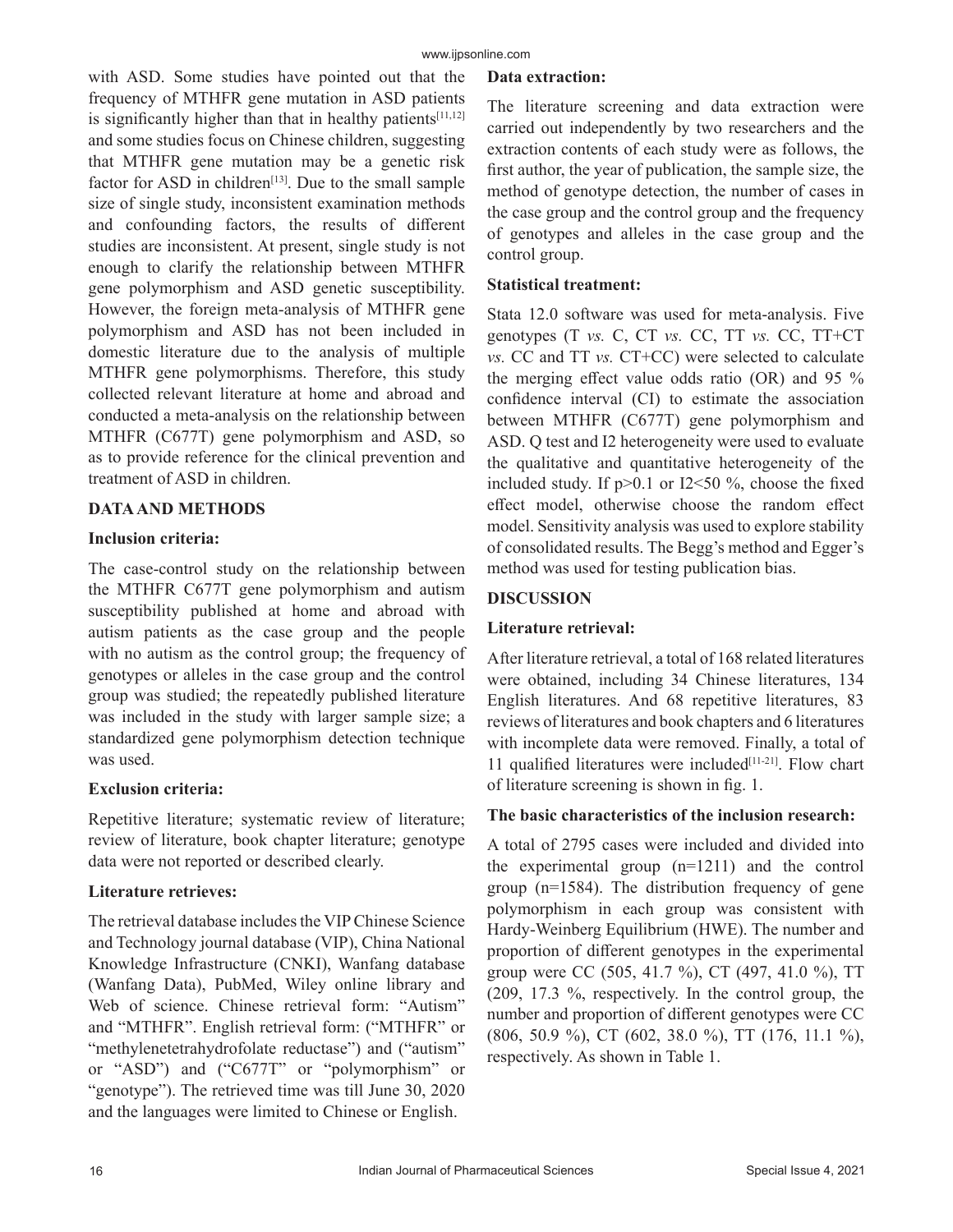www.ijpsonline.com



**Fig. 1: Flow chart of literature screening**

#### **TABLE 1: THE BASIC CHARACTERISTICS OF THE INCLUSION RESEARCH**

| Author, year                | Cases                        | Frequency of C677 genotype (Cases, experimental group/<br>control group) |       |           |           |         |         | C677 allele<br>(experimental<br>group/control<br>group) |         |
|-----------------------------|------------------------------|--------------------------------------------------------------------------|-------|-----------|-----------|---------|---------|---------------------------------------------------------|---------|
|                             | <b>Experimental</b><br>group | Control<br>group                                                         | тт    | <b>CT</b> | <b>CC</b> | TT+CT   | CT+CC   | C                                                       | т       |
| Liu 2011[11]                | 205                          | 384                                                                      | 39/41 | 98/166    | 68/177    | 137/207 | 166/343 | 234/520                                                 | 176/248 |
| Guo 2012[12]                | 186                          | 186                                                                      | 30/16 | 77/83     | 79/87     | 107/99  | 156/170 | 235/257                                                 | 137/115 |
| Zhao 2013[13]               | 200                          | 200                                                                      | 50/17 | 59/39     | 91/144    | 109/56  | 150/183 | 159/73                                                  | 241/327 |
| Divyakolu 2013[14]          | 50                           | 50                                                                       | 0/0   | 8/22      | 42/27     | 8/22    | 50/49   | 76/92                                                   | 24/8    |
| Shawky 2014[15]             | 20                           | 20                                                                       | 3/0   | 10/6      | 7/14      | 13/6    | 17/20   | 24/34                                                   | 16/6    |
| Sener 2014[16]              | 98                           | 70                                                                       | 3/0   | 51/33     | 44/37     | 54/33   | 95/70   | 140/106                                                 | 56/34   |
| Park 2014 <sup>[17]</sup>   | 251                          | 425                                                                      | 37/80 | 136/204   | 76/139    | 173/284 | 212/343 | 265/408                                                 | 204/310 |
| Meguid 2015[18]             | 24                           | 30                                                                       | 2/2   | 11/8      | 11/20     | 13/10   | 22/28   | 32/48                                                   | 16/14   |
| Farida 2017[19]             | 31                           | 39                                                                       | 12/2  | 1/7       | 18/30     | 13/9    | 19/37   | 39/23                                                   | 74/4    |
| Samira 2019 <sup>[20]</sup> | 78                           | 80                                                                       | 13/3  | 28/17     | 37/60     | 41/20   | 65/77   | 102/137                                                 | 54/23   |
| Zhang 2020 <sup>[21]</sup>  | 68                           | 100                                                                      | 20/12 | 18/17     | 30/71     | 38/19   | 48/88   | 78/159                                                  | 58/41   |

#### **Heterogeneity analysis:**

The heterogeneity analysis of the five genotypes at the MTHFR C677T locus showed that the heterogeneity of the five genotypes was large, so the random effect model was used. The results of meta-analysis showed that T allele might be a risk factor for ASD in T *vs.* C model (OR=0.56, 95 % CI=0.36-0.87, p<0.01) (fig. 2); CT genotype may be a risk factor for ASD in CT *vs.* CC model (OR=1.44, 95 % CI=1.01-2.03, p<0.001) (fig. 3); TT genotype may be a risk factor for ASD in TT *vs.* CC model (OR=3.05, 95 % CI=1.74-5.33, p<0.001) (fig. 4); TT+CT genotype may be a risk factor for ASD in TT+CT *vs.* CC model (OR=1.81, 95 % CI=1.22, 2.87,  $p<0.001$ ) (fig. 5); TT genotype may be a risk factor for ASD in TT *vs.* CT+CC model (OR=2.52, 95 % CI=1.47-4.3,  $p<0.001$ ) (fig. 6).



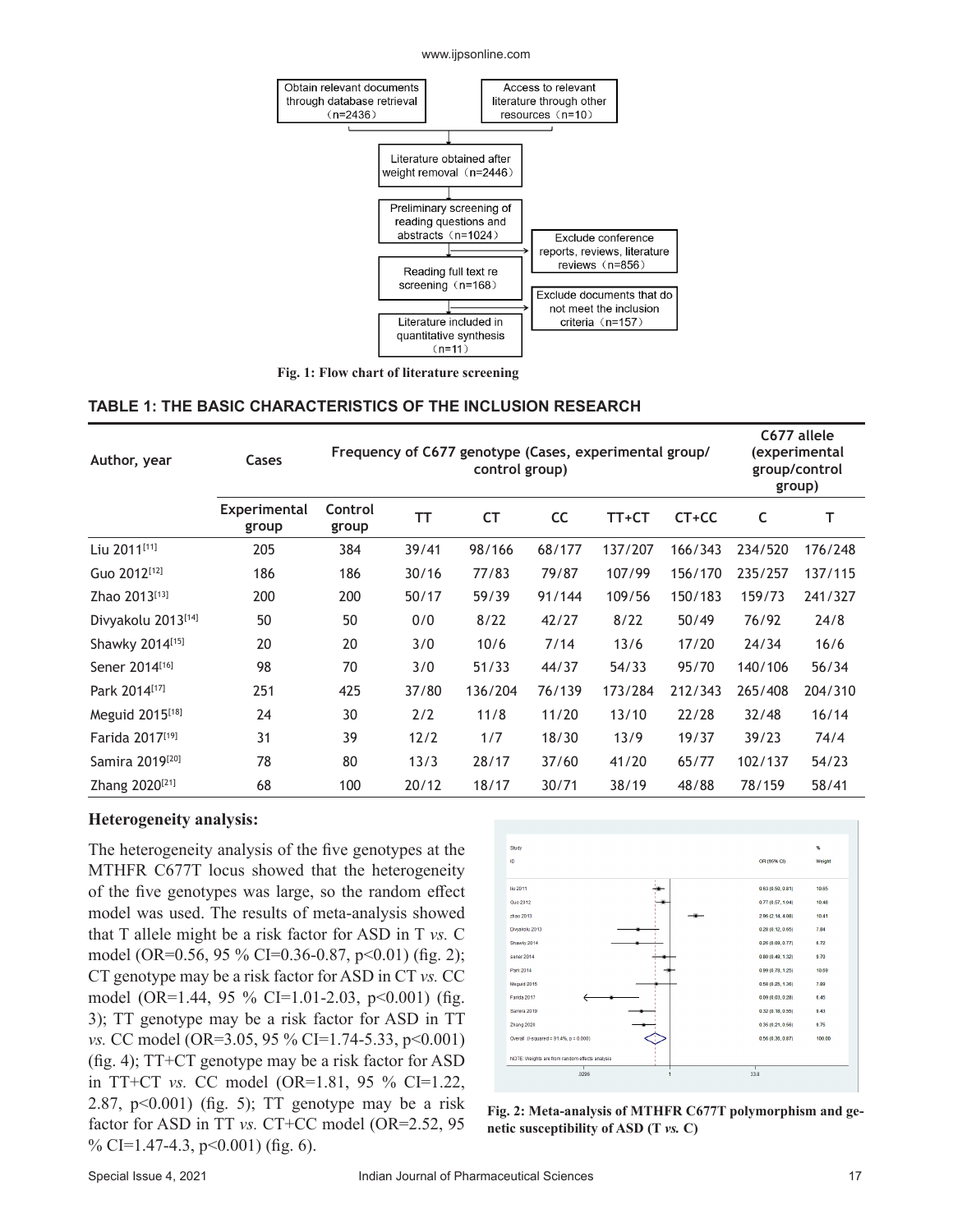

**Fig. 3: Meta-analysis of MTHFR C677T polymorphism and genetic susceptibility of ASD (CT** *vs.* **CC)**



**Fig. 4: Meta-analysis of MTHFR C677T polymorphism and genetic susceptibility of ASD (TT** *vs.* **CC)**



**Fig. 5: Meta-analysis of MTHFR C677T polymorphism and genetic susceptibility of ASD (T T+CT** *vs.* **CC)**



**Fig. 6: Meta-analysis of MTHFR C677T polymorphism and genetic susceptibility of ASD (TT** *vs.* **CT+CC)**

#### **Cumulative meta-analysis:**

In order to investigate whether the conclusions are consistent, the cumulative meta-analysis was used. According to the cumulative meta-analysis of publication year, it is found that the research results are not completely consistent. The estimated value of OR and the CI tend to be stable and the changing trend is good. To make the experimental results more credible, the literature with larger samples should be used for this study (fig. 7).



**Fig. 7: Cumulative meta-analysis of MTHFR C677T polymorphism and genetic susceptibility of ASD (T** *vs.* **C)**

#### **Sensibility analysis:**

The sensitivity of this study is analyzed and the results show that there is no essential change in the combination of the fixed effect model and random effect model. At the same time, when any research results are excluded, the merger results do not change essentially, indicating that the results of this meta-analysis are stable (fig. 8).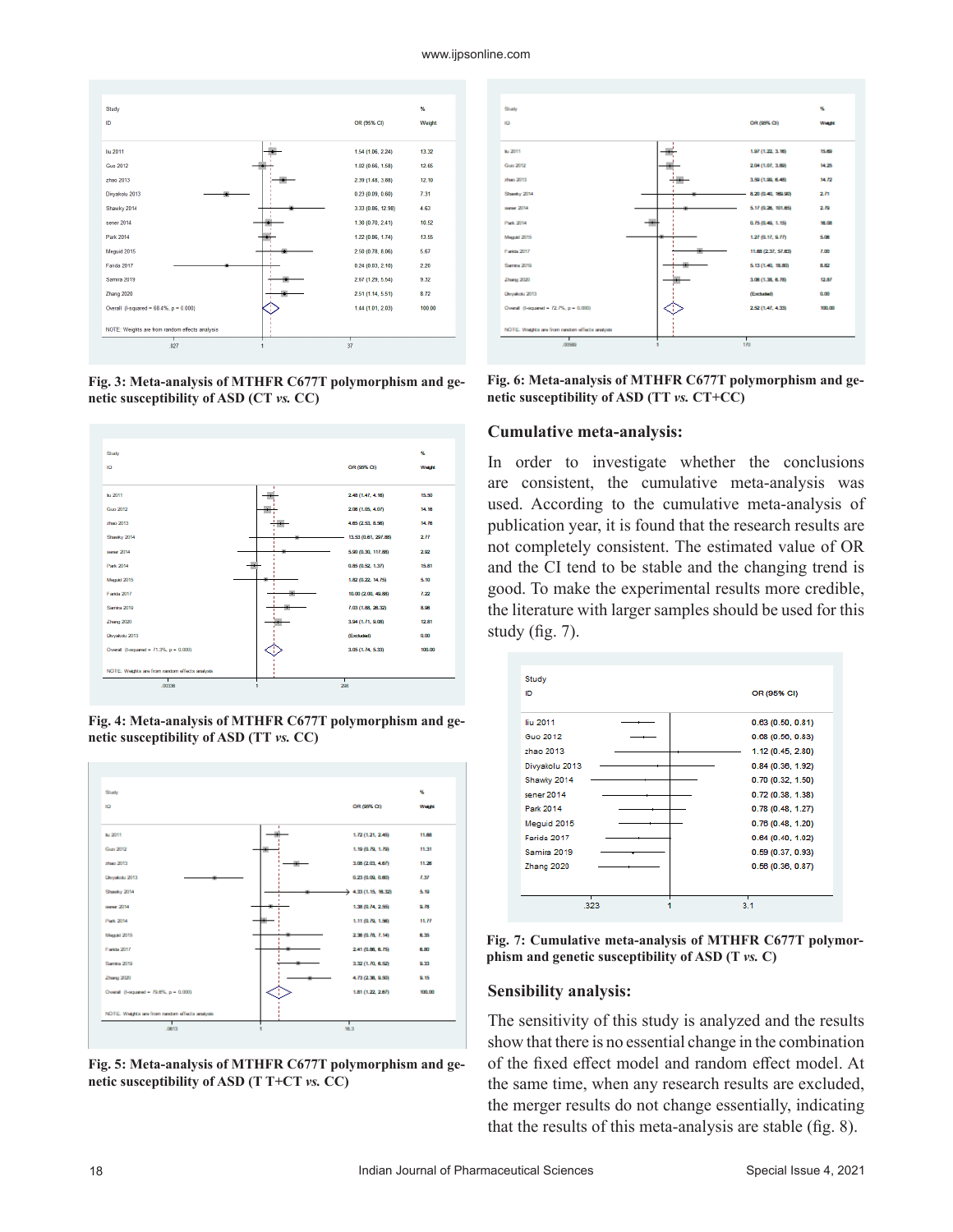

**Fig. 8: Sensitivity analysis of MTHFR C677T polymorphism and genetic susceptibility of ASD (T** *vs.* **C)**

# **Publication bias:**

The publication bias of the literature was analyzed by the Begg's method and Egger's method. Eleven studies were included. The publication bias was detected by Begg's method and Egger's method. The results of Begg's method showed that p=0.076>0.05 and that of Egger's method was p=0.254>0.05. The results showed that there was a certain bias in the literature publication  $(p>0.05)$  (fig. 9).



**Fig. 9: Funnel map of MTHFR C677T polymorphism and genetic susceptibility of ASD. (a) Begg's; (b) Egger's**

Previous studies have pointed out that autism was a neuropsychiatric disorder with brain dysplasia<sup>[22]</sup>. The incidence was increasing and it was a genetically heterogeneous disease with a heritability of 90 %. Its pathogenesis has always been the focus of research

on the treatment of autism. Most studies believe that the pathogenesis of autism may be related to the polygene regulation<sup>[23,24]</sup>. With the deepening of research, the research on genes related to autism susceptibility was becoming more and more abundant, but the conclusions were not uniform. There were many types of mutations in the human MTHFR gene. CT mutation at 677 locus was considered to be related to the occurrence of human diseases and related to the key enzyme that affects the occurrence of human diseases, MTHFR enzyme. MTHFR enzyme mainly converts N-5, N-10 methylenetetrahydrofolic acid to N-5-Methylenetetrahydrofolate (N-5-MTHF) and participates in the methionine cycle, which makes homocysteine re-methylation to methionine. CT mutation at 677 locus of the MTHFR gene can decrease the activity of MTHFR enzyme and affect the methylation of DNA[25], which can regulate the proliferation and differentiation of neural stem cells effectively and play a certain role in the normal function of the brain. For autism patients, the 677 CT mutation of the MTHFR gene may increase the risk of autism. Therefore, it is of great significance to further study the relationship between MTHFR gene 677 CT mutation and autism susceptibility from a genetic point of view.

There were many studies on the relationship between CT mutation at 677 loci of the MTHFR gene and autism susceptibility, but there were inconsistent conclusions. Divyakolu  $S^{[14]}$  and Shawky RM<sup>[15]</sup> pointed out that the mutation rate of the MTHFR C677T gene in the case group was significantly higher than that in the control group, indicating that the MTHFR C677T gene was associated with autism susceptibility. However, some studies have pointed out that there was no correlation between the MTHFR C677T gene and autism susceptibility<sup>[26-28]</sup>. There were many reasons for the inconsistency of the research conclusions, which may be related to the selected research object, sample size, detection method. Therefore, it is necessary to conduct further research. In this paper, meta-analysis was used to study the relationship between the MTHFR C677T gene and autism susceptibility. It was found that the T/C allele OR= $0.56$  (p< $0.001$ ), indicating that T allele may be a risk factor for ASD. The OR of genotypic CT *vs.* CC was  $1.44$  ( $p<0.001$ , indicating that CT genotype may be a risk factor for ASD. The OR of genotype TT *vs.* CC was 3.05 (p<0.001), indicating that TT genotype may be a risk factor for ASD. The OR of genotype TT+CT *vs.* CC was 1.81 ( $p$ <0.001), indicating that TT+CT genotype may be a risk factor for ASD. The OR of genotype TT *vs.* CT+CC was  $2.52$  ( $p<0.001$ ), indicating that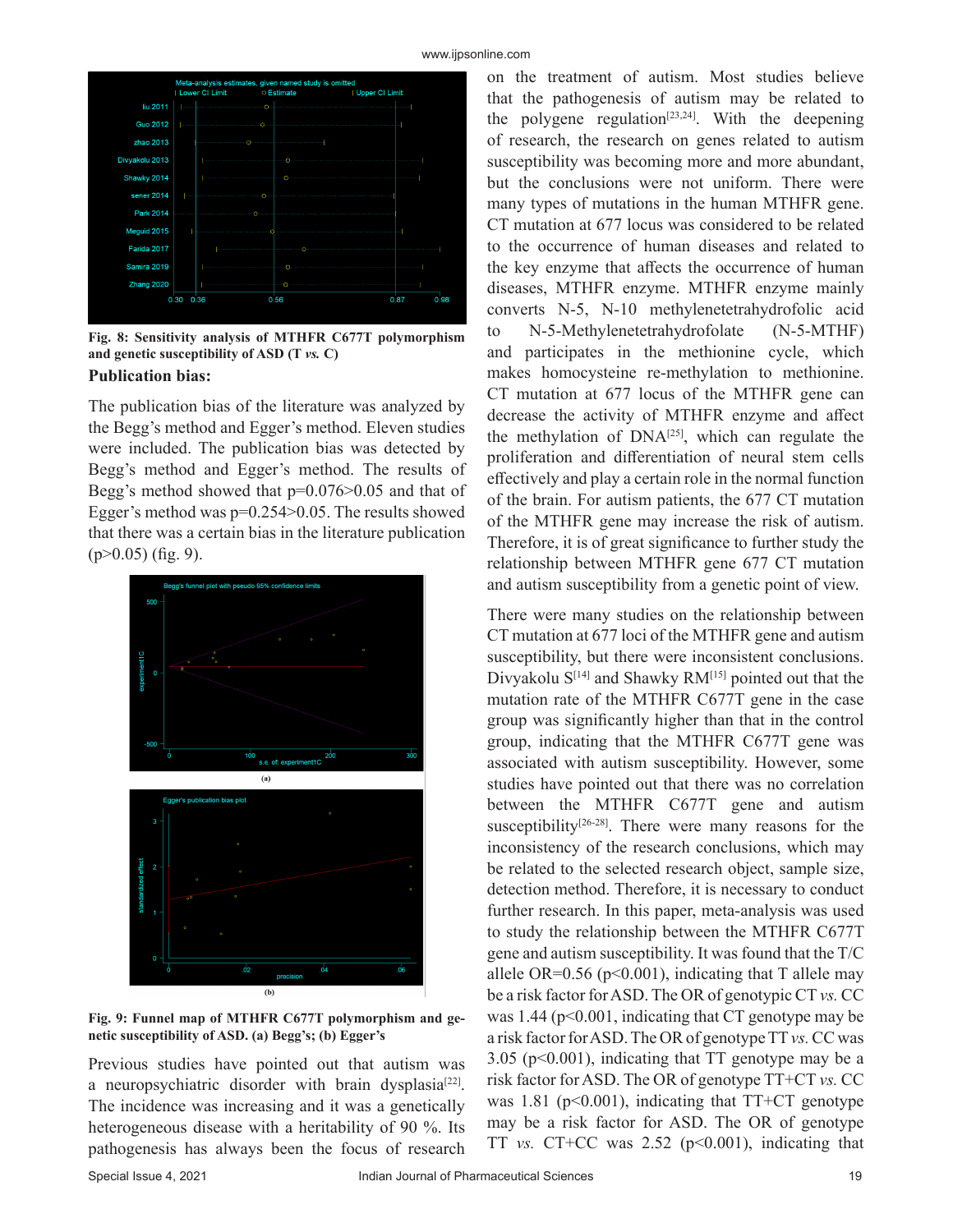TT genotype may be a risk factor for ASD. Generally speaking, CT, TT and TT+CT genotypes were positively correlated with autism susceptibility, indicating that CT, TT and TT+CT genotypes may increase the risk of autism susceptibility. The combination of fixed and random effect model distribution and the elimination of individual studies one by one for sensitivity analysis, there was no essential change in the results. Based on the analysis of the publication bias of the literature, the results show that the selected literature of this study has a certain publication bias and the publication bias is not large, indicating that the results of this study have strong stability.

# **CONCLUSION**

To sum up, this study pointed out that there is a certain correlation between the MTHFR C677T gene and autism susceptibility. As the pathogenesis of autism was complex and affected by both environmental and genetic factors, it was limited to consider only the influence of single locus gene polymorphism in this study. At the same time, the selected sample size was insufficient and the environmental and polygene-related effects were not fully taken into account, which leads to some limitations in the conclusions of the study. Therefore, further research on the influence of large sample size and many factors are needed to further explore the relationship between the MTHFR C677T gene polymorphism and autism susceptibility.

#### **Acknowledgements:**

None

# **Conflicts of interest:**

The authors report no conflicts of interest.

# **REFERENCES**

- 1. Glessner JT, Wang K, Cai G, Korvatska O, Kim CE, Wood S, *et al.* Autism genome-wide copy number variation reveals ubiquitin and neuronal genes. Nature 2009;459:569-73.
- 2. Bolton P, Macdonald H, Pickles A, Rios PA, Goode S, Crowson M, *et al.* A case‐control family history study of autism. J Child Psychol Psychiatry 1994;35(5):877-900.
- 3. Baron-Cohen S, Wheelwright S, Skinner R, Martin J, Clubley E. The autism-spectrum quotient (AQ): Evidence from asperger syndrome/high-functioning autism, males and females, scientists and mathematicians. J Autism Dev Disord 2001;31(1):5-17.
- 4. Lietz P, Kos J, Dix K, Trevitt J, Uljarevic M, O'Grady E. Protocol for a Systematic Review: Interventions for anxiety in school aged children with autism spectrum disorder (ASD): A mixed methods systematic review. Campbell Syst Rev 2018;14(1):1-48.
- 5. Baio J. Prevalence of autism spectrum disorders: Autism and Developmental Disabilities Monitoring Network, 14 Sites, United States, 2008. Morbidity and Mortality Weekly Report. Morbidity & Mortality Weekly Report-Surveillance Summaries 2012;61:1-19.
- 6. Wan Y, Hu Q, Li T, Jiang L, Du Y, Feng L, Wong JC, Li C. Prevalence of autism spectrum disorders among children in China: a systematic review. Shanghai Arch Psychiatry 2013;25(2):70.
- 7. Magnusson C, Rai D, Goodman A, Lundberg M, Idring S, Svensson A, *et al.* Migration and autism spectrum disorder: population-based study. Br J Psychiatry 2012;201(2):109-15.
- 8. Gaigg SB, Cornell AS, Bird G. The psychophysiological mechanisms of alexithymia in autism spectrum disorder. Autism 2018;22(2):227-31.
- 9. Doenyas C. Gut microbiota, inflammation and probiotics on neural development in autism spectrum disorder. Neuroscience 2018;374:271-86.
- 10. Rosenblatt DS, Erbe RW. Methylenetetrahy drofolate reductase in cultured human cells. I. growth and metabolic studies. Pediatr Res 1977;11(11):1137-41.
- 11. Liu X, Solehdin F, Cohen IL, Gonzalez MG, Jenkins EC, Lewis MS, *et al.* Population-and family-based studies associate the MTHFR gene with idiopathic autism in simplex families. J Autism Dev Disord 2011;41(7):938-44.
- 12. Guo T, Chen H, Liu B, Ji W, Yang C. Methylenetetrahydrofolate reductase polymorphisms C677T and risk of autism in the Chinese Han population. Genet Test Mol Biomarkers 2012;16(8):968-73.
- 13. Zhao D, Sun CH, Yang XW. Association of MTHFR C677T and A1298C polymorphisms with childhood autism. Chin J Sch Health 2013;(1):52-5.
- 14. Divyakolu S, Tejaswini Y, Thomas W, Thumoju S, Sreekanth VR, Vasavi M, *et al.* Evaluation of C677T polymorphism of the methylenetetrahydrofolate reductase (MTHFR) gene in various neurological disorders. J Neurol Disord 2013.
- 15. Shawky RM, El-baz F, Kamal TM, Elhossiny RM, Ahmed MA, El Nady GH. Study of genotype–phenotype correlation of methylenetetrahydrofolate reductase (MTHFR) gene polymorphisms in a sample of Egyptian autistic children. Egypt J Med Hum Genet 2014;15(4):335-41.
- 16. Sener EF, Oztop DB, Ozkul Y. MTHFR gene C677T polymorphism in autism spectrum disorders. Genet Res Int 2014;2014.
- 17. Park J, Ro M, Pyun JA, Nam M, Bang HJ, Yang JW, *et al.* MTHFR 1298A> C is a risk factor for autism spectrum disorder in the Korean population. Psychiatry Res 2014;215(1):258-9.
- 18. Meguid N, Khalil R, Gebril O, El-Fishawy P. Evaluation of MTHFR genetic polymorphism as a risk factor in Egyptian autistic children and mothers. J Psychiatry 2015;18(1).
- 19. El-baz F, Mohamed MA, Sadek AA, Othman AA. Study of the C677T and 1298AC polymorphic genotypes of MTHFR gene and phenotype genotype correlation in autism spectrum disorder. Sohag Med J 2017;21(1):1-10.
- 20. Ismail S, Senna AA, Behiry EG, Ashaat EA, Zaki MS, Ashaat NA, *et al.* Study of C677T variant of methylene tetrahydrofolate reductase gene in autistic spectrum disorder Egyptian children. Am J Med Genet B Neuropsychiatr Genet 2019;180(5):305-9.
- 21. Zhang HC, Shang Q, Gao C. Association of MTHFR C677T and 5-HTTLPR gene polymorphisms with autism in Han children. J Clin Pathol 2020;7.